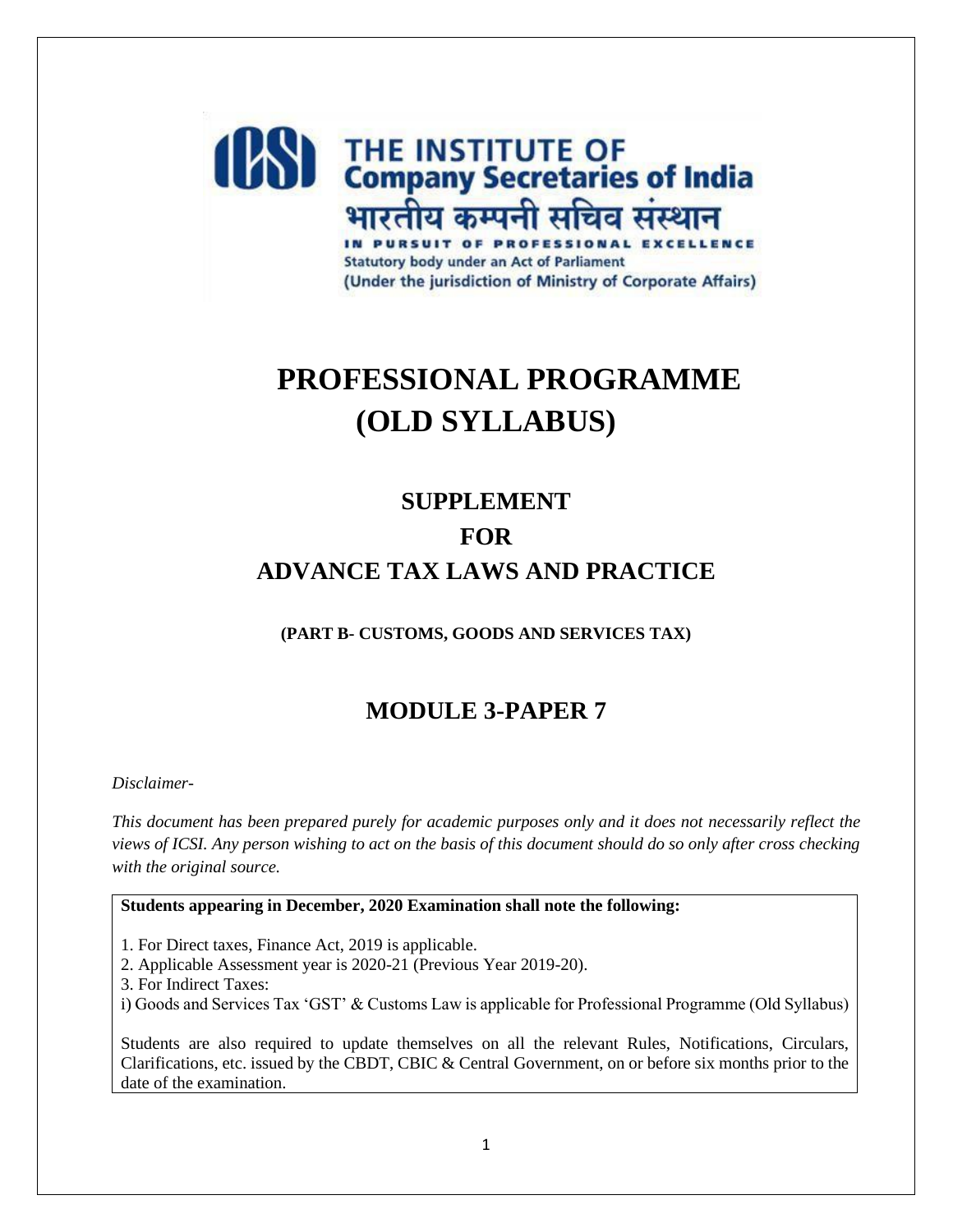#### **TABLE OF CONTENT**

## **SUPPLEMENT FOR ADVANCED TAX LAWS AND PRACTICE**

## **(PART B- CUSTOMS, GOODS AND SERVICES TAX)**

### **(MAJOR NOTIFICATIONS AND CIRCULARS- JANUARY 2020 TO JUNE 2020)**

| <b>Chapter</b> | <b>Chapter Name</b>                                                                                                                                        | Page No. |
|----------------|------------------------------------------------------------------------------------------------------------------------------------------------------------|----------|
| No.            |                                                                                                                                                            |          |
| 5              | Customs Laws: Introduction and Basic Concepts, Valuation,<br>Assessment of Imported and Export Goods and Procedural Aspects                                | $3 - 5$  |
| 6              | Customs Law: Arrival or Departure and Clearance of Imported or<br>Export Goods, Warehousing, Duty Drawback, Baggage and<br><b>Miscellaneous Provisions</b> | 6        |
| 8              | Advance Ruling, Settlement Commission and Appellate Procedure                                                                                              | $7 - 8$  |
| 11             | Central Goods and Services Tax Law "CGST"                                                                                                                  | $9-18$   |
| 15             | Integrated Goods and Services Tax Act, 2017                                                                                                                | 19       |
| 16             | The Union Territory Goods and Services tax Act, 2017                                                                                                       | 20       |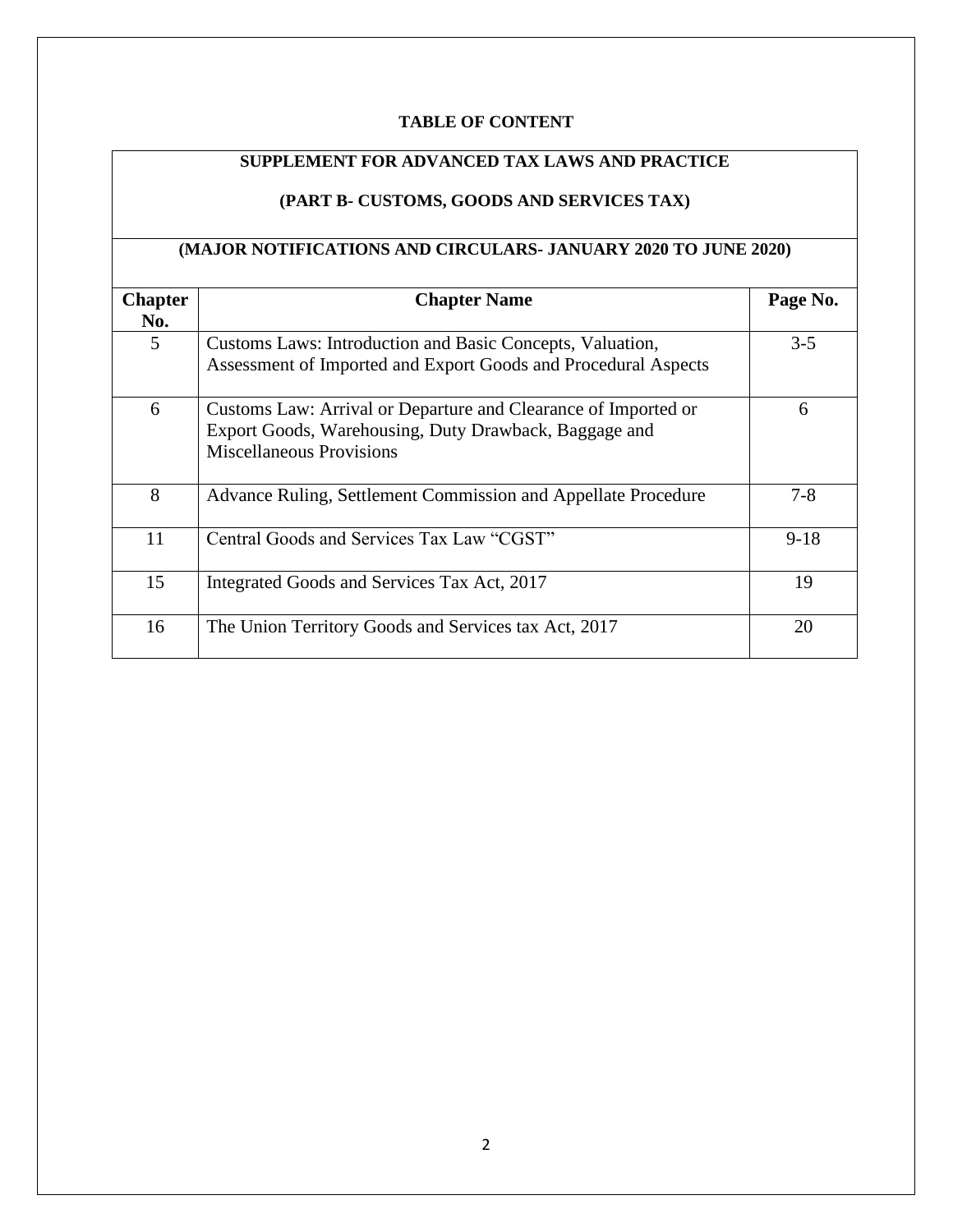## **Customs Laws: Introduction and Basic Concepts, Valuation, Assessment of Imported and Export Goods and Procedural Aspects**

*Notification to exempt specified goods from Health Cess imposed on the medical devices falling under heading 9018 to 9022 in terms of clause 139 of the Finance Bill, 2020*

### Notification No. 8/2020 – Customs, dated 2<sup>nd</sup> February, 2020

In exercise of the powers conferred by sub-section (1) of section 25 of the Customs Act, 1962 (52 of 1962) read with clause 139 of the Finance Bill, 2020, which, by virtue of the declaration made in the said Finance Bill under the Provisional Collection of Taxes Act, 1931 (16 of 1931), has the force of law, the Central Government, on being satisfied that it is necessary in the public interest so to do, hereby exempts the goods of the description specified in column (2) of the Table below and falling within the First Schedule to the Customs Tariff Act, 1975 (51 of 1975), from the whole of the Health Cess leviable thereon under the said clause of the Finance Bill:

Provided that in case of goods specified in the said Table, the exemption under this notification shall be subject to the condition, if any, specified under the respective exemption notifications mentioned therein.

| Sl <sub>No.</sub> | <b>Description of goods</b>                                                                                                                                                    |  |  |
|-------------------|--------------------------------------------------------------------------------------------------------------------------------------------------------------------------------|--|--|
| (1)               | (2)                                                                                                                                                                            |  |  |
|                   |                                                                                                                                                                                |  |  |
| 1.                | All goods falling under heading 9022, other than those for medical, surgical, dental                                                                                           |  |  |
|                   | or veterinary uses.                                                                                                                                                            |  |  |
| 2.                | All goods on which exemption is claimed and allowed under the following                                                                                                        |  |  |
|                   | notifications, namely: -                                                                                                                                                       |  |  |
|                   |                                                                                                                                                                                |  |  |
|                   | (i) Notification No. 74/2005-Customs, dated the $22nd$ July, 2005, published in the<br>Gazette of India, Extraordinary, Part II, Section 3, Sub-section (i) vide number G.S.R. |  |  |
|                   |                                                                                                                                                                                |  |  |
|                   | 499(E), dated the $22nd$ July, 2005;                                                                                                                                           |  |  |
|                   |                                                                                                                                                                                |  |  |
|                   | (ii) Notification No.10/2008-Customs, dated the $15th$ January, 2008, published in the                                                                                         |  |  |
|                   | Gazette of India, Extraordinary, Part II, Section 3, Sub-section (i) vide number G.S.R.                                                                                        |  |  |
|                   | $33(E)$ , dated the $15th$ January, 2008;                                                                                                                                      |  |  |
|                   |                                                                                                                                                                                |  |  |
|                   | (iii) Notification No. 152/2009-Customs, dated the 31 <sup>st</sup> December, 2009, published in                                                                               |  |  |
|                   | the Gazette of India, Extraordinary, Part II, Section 3, Sub-section (i) vide number                                                                                           |  |  |
|                   | G.S.R. 943 $(E)$ , dated the 31 <sup>st</sup> December, 2009;                                                                                                                  |  |  |
|                   |                                                                                                                                                                                |  |  |

#### **Table**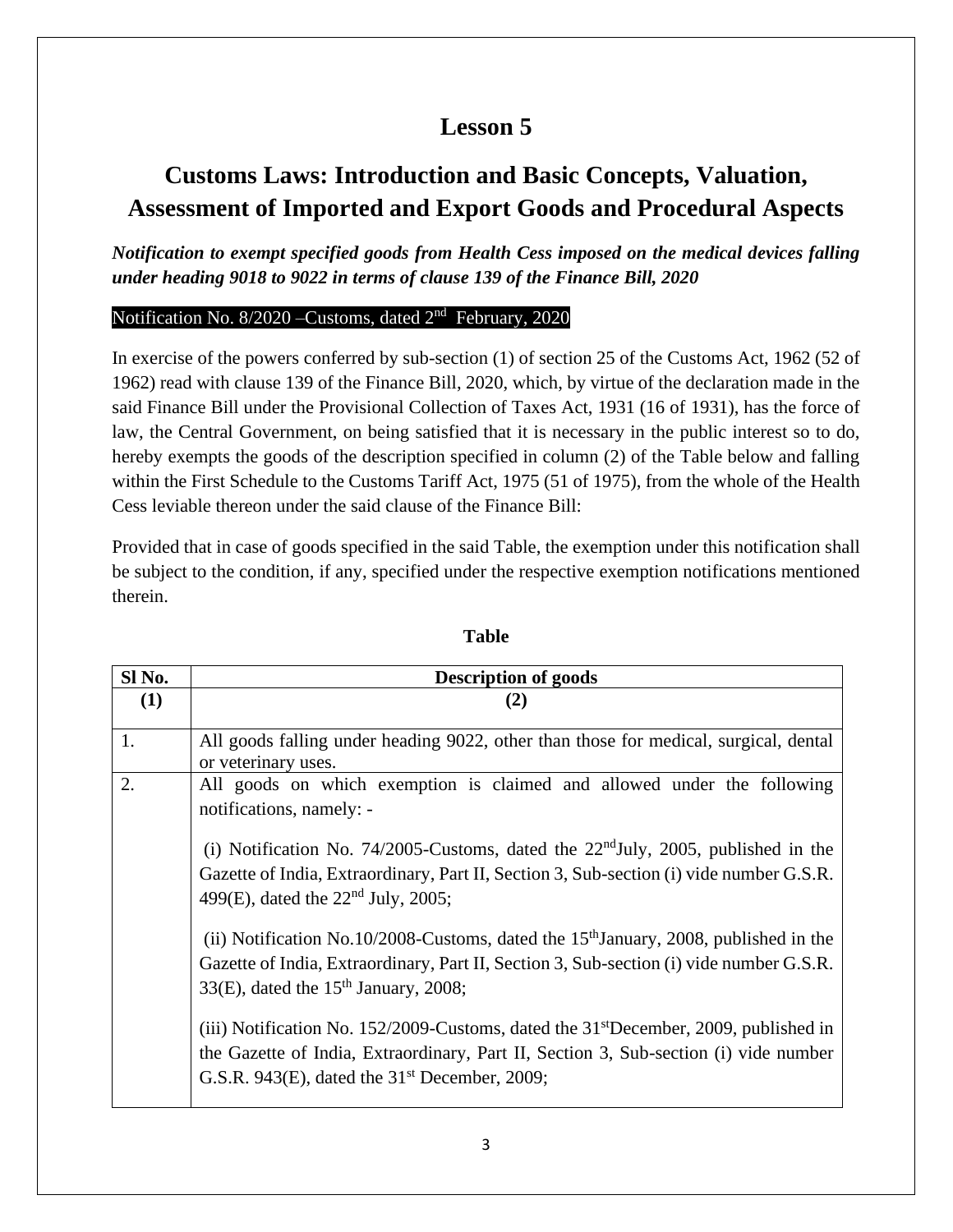|    | (iv) Notification No. 46/2011-Customs, dated the $1^{\text{st}}$ June, 2011, published in the<br>Gazette of India, Extraordinary, Part II, Section 3, Sub-section (i) vide number G.S.R.<br>$423(E)$ , dated the 1st June, 2011;                                                                                                                                            |
|----|-----------------------------------------------------------------------------------------------------------------------------------------------------------------------------------------------------------------------------------------------------------------------------------------------------------------------------------------------------------------------------|
|    | (v) Notification No. 53/2011-Customs, dated the $1st$ July, 2011, published in the<br>Gazette of India, Extraordinary, Part II, Section 3, Sub-section (i) vide number G.S.R.<br>$499(E)$ , dated the 1st July, 2011; and                                                                                                                                                   |
|    | (vi) Notification No. $69/2011$ -Customs, dated the $29th$ July, 2011, published in the<br>Gazette of India, Extraordinary, Part II, Section 3, Sub-section (i) vide number G.S.R.<br>593(E), dated the $29th$ July, 2011.                                                                                                                                                  |
| 3. | All goods covered under S. Nos. 216, 216A, 561, 562, 564, 565, 566, 567, 568, 570,<br>571, 573, 574, 578, 578A, 580 and 581 of the Table annexed to the Notification No.<br>50/2017-Customs, dated the 30th June, 2017, published in the Gazette of India,<br>Extraordinary, Part II, Section 3, Sub-section (i) vide number G.S.R. 785(E), dated<br>the $30th$ June, 2017. |

## *Notification regarding exemption of duties of Customs against scrips issued under the 2% Additional ad hoc incentive for mobile phones*

#### Notification No. 14/2020 – Customs, dated 14<sup>th</sup> February, 2020

The Central Government, being satisfied that it is necessary in the public interest so to do, hereby makes the following further amendments in the notification of the Government of India, Ministry of Finance (Department of Revenue), No. 24/2015- Customs, dated the 8<sup>th</sup> April, 2015, published in the Gazette of India, Extraordinary, Part II, Section 3, Subsection (i), vide number G.S.R. 269 (E), dated the 8th April, 2015, namely:-

In the said notification,-

(a) in the opening paragraph, after clause (b), the following proviso shall be inserted, namely:-

"Provided that the said scrip, against which goods when imported into India are exempted from duties mentioned in clauses (a) and (b) above, may include duty credit provided under the 2% Additional Ad Hoc Incentive in terms of paragraph 3.25 of the Foreign Trade Policy.";

(b) in paragraph 2, in condition (1), after clause (b), the following proviso shall be inserted, namely:-

"Provided that the duty credit in the said scrip under the 2% Additional Ad Hoc Incentive shall be issued against export of following goods, namely:-

- (i) Mobile phones, other than push button type; and
- (ii) Mobile phones, push button type,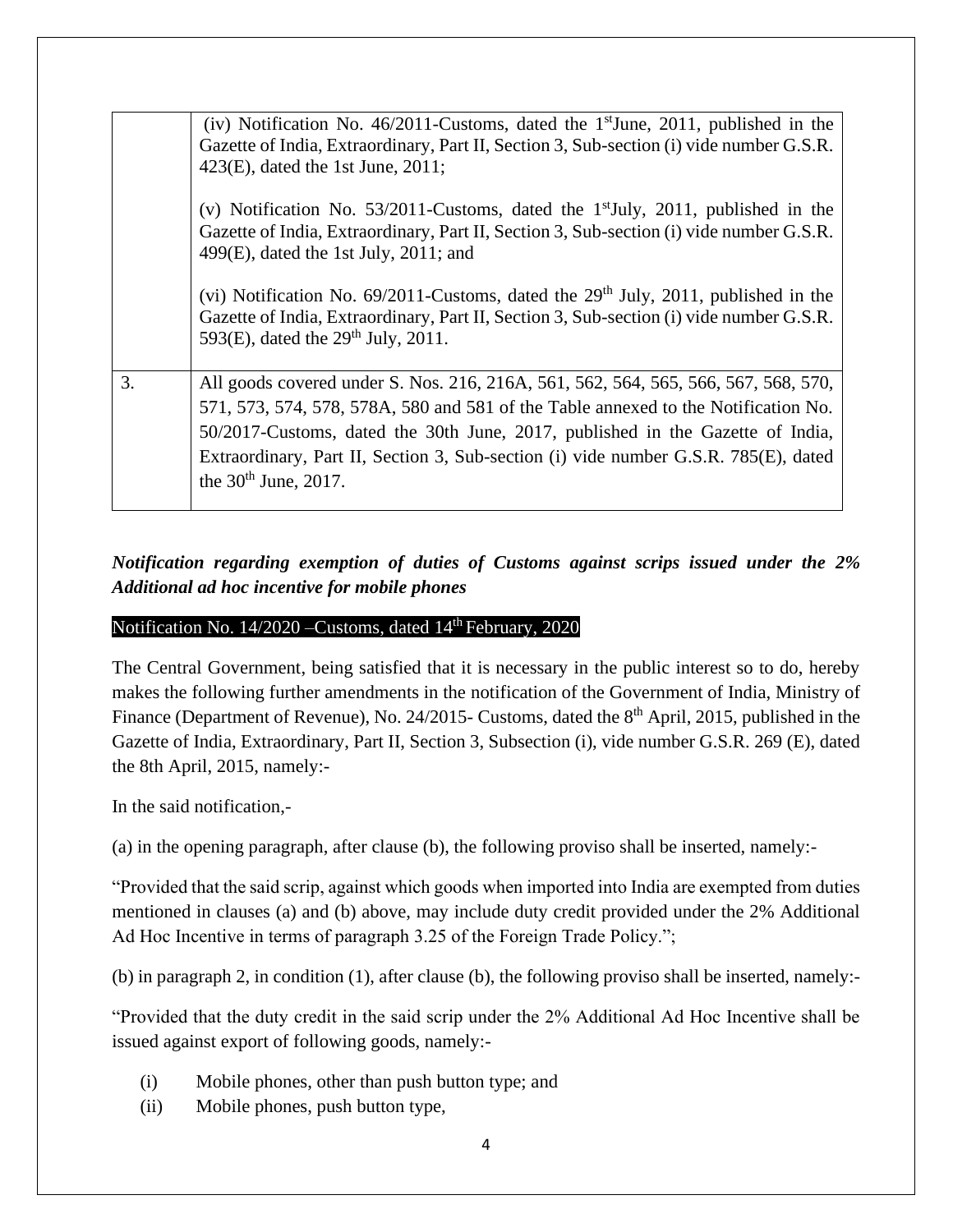falling under HS Codes/tariff lines 85171211 and 85171219 respectively of ITC (HS) 2017 with let export order dates from the 1<sup>st</sup>January 2020 to the 31<sup>st</sup> March 2020.

*Notification to amend notification No. 8/2020-Customs dated 02.02.2020 to make changes consequential to enactment of Finance Act, 2020*

#### Notification No. 19/2020 – Customs, dated 9<sup>th</sup>April, 2020

The Central Government, on being satisfied that it is necessary in the public interest so to do, hereby makes the following amendments in the notifications of the Government of India in the Ministry of Finance (Department of Revenue), No. 08/2020-Customs, dated the 2nd February, 2020, published in the Gazette of India, Extraordinary, vide number G.S.R. 68 (E), dated the 2nd February, 2020, namely:-

In the said notification, -

[EFAF71](https://www.cbic.gov.in/resources/htdocs-cbec/customs/cs-act/notifications/notfns-2020/cs-tarr2020/cs27-2020.pdf;jsessionid=4BDF8E8D29ABA9B59B44C2047D%20EFAF71)

(i) for the words, figures and brackets "clause 139 of the Finance Bill, 2020, which, by virtue of the declaration made in the said Finance Bill under the Provisional Collection of Taxes Act, 1931 (16 of 1931), has the force of law", the words, figures and brackets, "section 141 of Finance Act, 2020 (12 of 2020)" shall be substituted;

(ii) for the words "under the said clause of the Finance Bill", the words "under the said section of the said Finance Act" shall be substituted.

*Notification to further amend notification No. 50/2017-Cus dated 30.06.2017 so as to withdraw the concessional rate of 10% available to the import of Bamboo for the manufacture of Agarbattis, and to levy a uniform rate of 25% on import of Bamboos* 

#### Notification No.  $27/2020$  – Customs, dated 9<sup>th</sup>June, 2020

The Central Government, on being satisfied that it is necessary in the public interest so to do, hereby makes the following further amendments in the notification of the Government of India, in the Ministry of Finance (Department of Revenue), No. 50/2017- Customs, dated the 30th June, 2017, published in the Gazette of India, Extraordinary, Part II, Section 3, Sub-section (i), vide number G.S.R. 785(E), dated the 30<sup>th</sup> June, 2017, namely:-

In the said notification, in the Table, for serial number 55 and the entries relating thereto, the following serial number and entries shall be substituted, namely: -

|                                                                                               |      | ∼                 |                                                                  | (4) |  | (6) |  |
|-----------------------------------------------------------------------------------------------|------|-------------------|------------------------------------------------------------------|-----|--|-----|--|
| <i>"55</i>                                                                                    |      | 1401 10 00        | <b>Bamboos</b>                                                   | 25% |  |     |  |
| For                                                                                           | more | details<br>please | visit:https://www.cbic.gov.in/resources//htdocs-cbec/customs/cs- |     |  |     |  |
| act/notifications/notfns-2020/cs-tarr2020/cs27-2020.pdf;jsessionid=4BDF8E8D29ABA9B59B44C2047D |      |                   |                                                                  |     |  |     |  |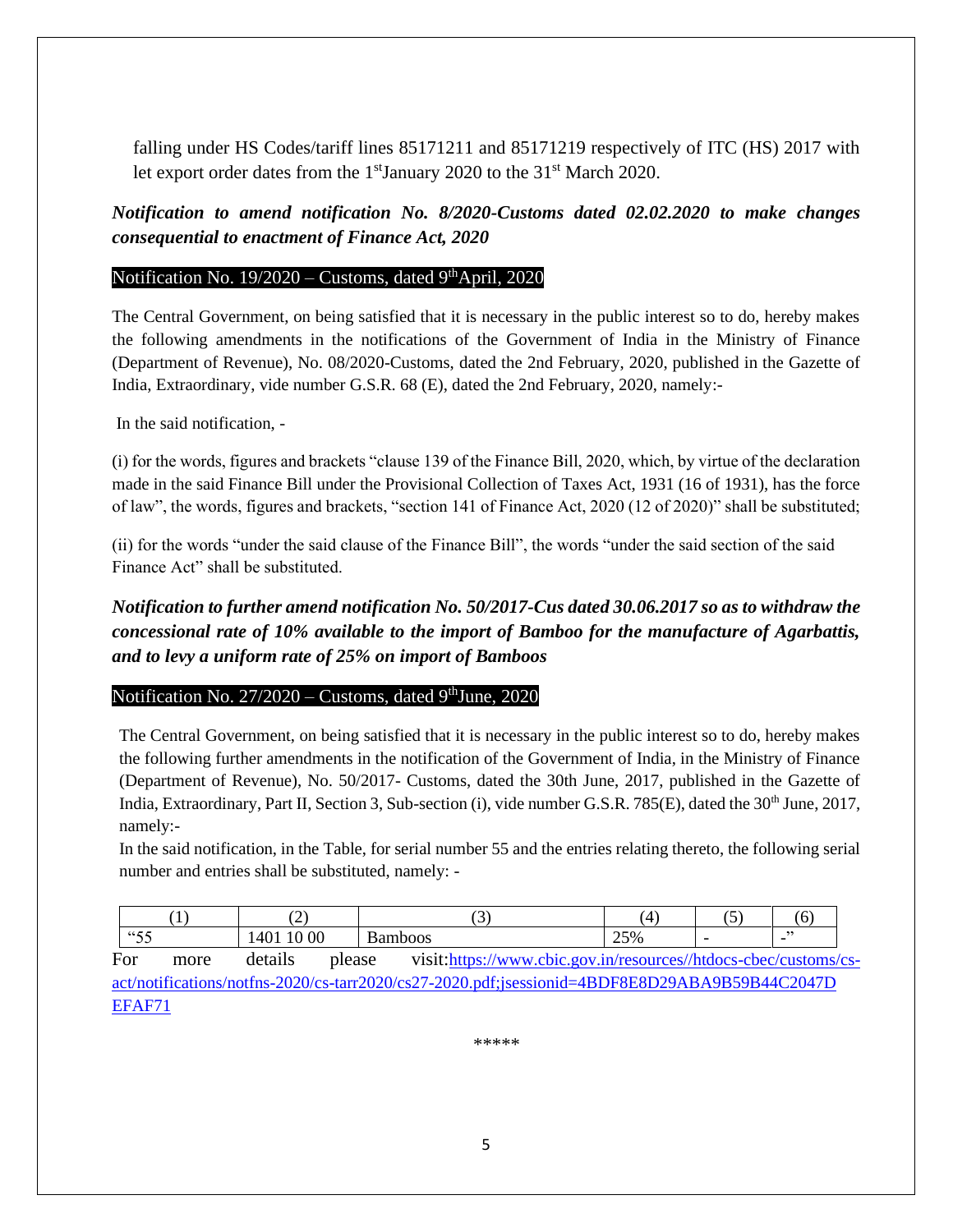## **Customs Law: Arrival or Departure and Clearance of Imported or Export Goods, Warehousing, Duty Drawback, Baggage and Miscellaneous Provisions**

### *Notification to prescribe the manner and modalities in respect of WTO committed in-quota tariffs on specified items*

#### Notification No.  $28/2020$  – Customs, dated  $23<sup>rd</sup>$  June, 2020

The Central Government, so to do, hereby exempts the goods of the description specified in column (3) of the Table below, and falling within the sub-heading or tariff item of the First Schedule to the Customs Tariff Act, 1975 (51 of 1975), as are specified in the corresponding entry in column (2) of the said Table in such quantity of total imports of such goods in a financial year, as specified in column (4) below (herein after referred to as the 'tariff rate quota (TRQ) quantity'), when imported into India, from so much of the duty of customs leviable thereon under the said First Schedule as is in excess of the amount calculated at the rate specified in the corresponding entry in column (5) of the said Table (herein after referred to as the In-quota tariff rate), subject to any of the conditions, specified in the Annexure to this notification, the condition number of which is mentioned in the corresponding entry in column (6) of the said Table; namely: -

| <b>S. No.</b> | Sub-heading<br>or tariff item             | <b>Description of goods</b>                                                                                                                                                                                                              | <b>Tariff</b> rate<br>quota<br>Quantity | In-quota<br>tariff rate | <b>Condition</b><br>No. |
|---------------|-------------------------------------------|------------------------------------------------------------------------------------------------------------------------------------------------------------------------------------------------------------------------------------------|-----------------------------------------|-------------------------|-------------------------|
| $\mathbf{I}$  | (2)                                       | (3)                                                                                                                                                                                                                                      | (4)                                     | (5)                     | (6)                     |
|               | 0402<br>10<br><sub>or</sub><br>0402 21 00 | Milk and cream in powder,<br>granules or other solid forms,<br>(a) of a fat content by weight<br>not exceeding 1.5%;<br>(b) of a fat content, by<br>weight, exceeding 1.5% - not<br>containing added sugar or<br>other sweetening matter | 10000 MT                                | 15 per cent             | (i)                     |

#### **Table**

*For more details please visit:[https://www.cbic.gov.in/resources//htdocs-cbec/customs/cs](https://www.cbic.gov.in/resources/htdocs-cbec/customs/cs-act/notifications/notfns-2020/cs-tarr2020/cs28-2020.pdf)[act/notifications/notfns-2020/cs-tarr2020/cs28-2020.pdf](https://www.cbic.gov.in/resources/htdocs-cbec/customs/cs-act/notifications/notfns-2020/cs-tarr2020/cs28-2020.pdf)*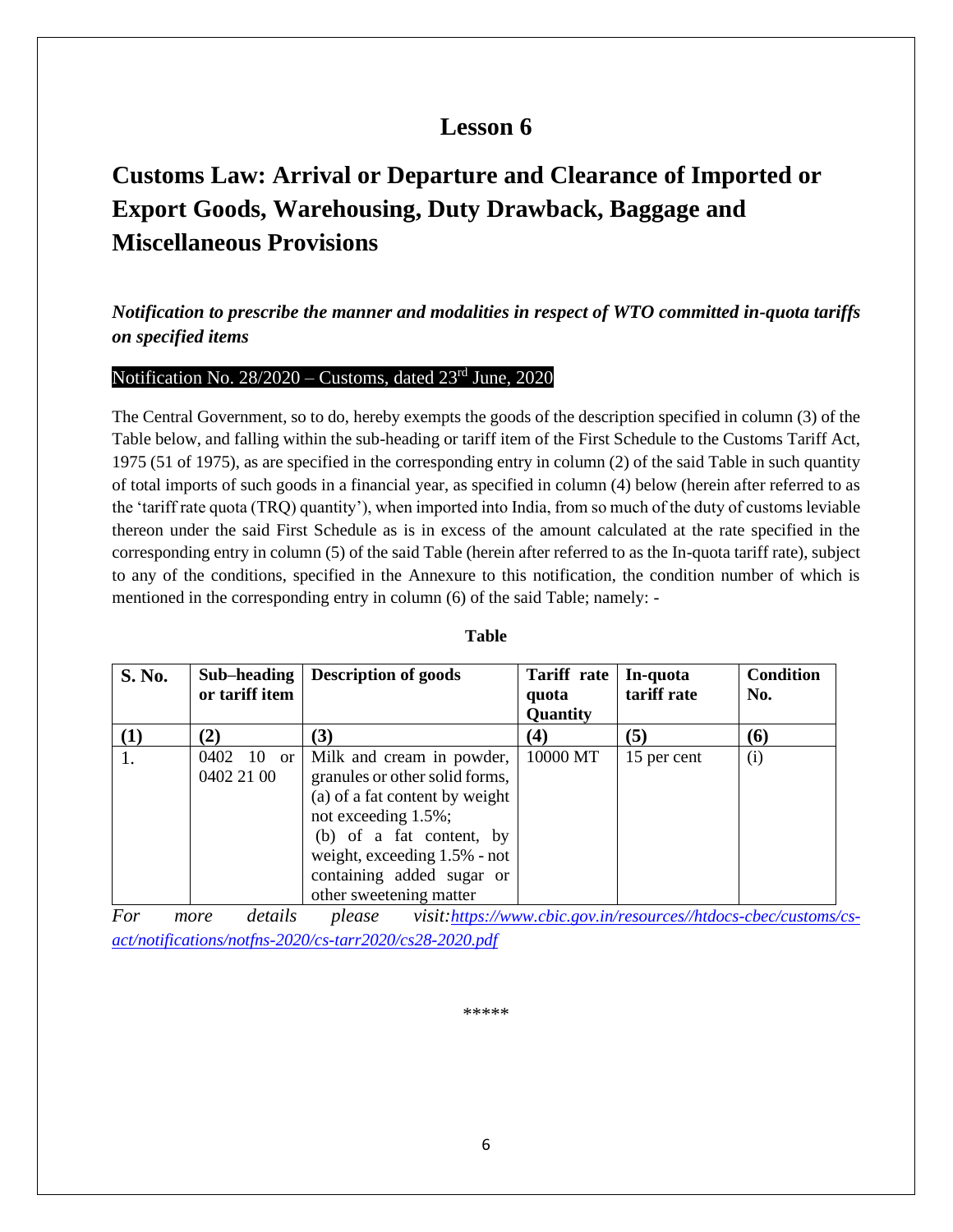## **Advance Ruling, Settlement Commission and Appellate Procedure**

*Notification to amend the notification No. 62/2019-CT dated 26.11.2019 to amend the transition plan for the UTs of J&K and Ladakh*

#### Notification No. 3/2020 – Central Tax, dated 1<sup>st</sup> January, 2020

The Government hereby makes the following amendments in the notification of the Government of India in the Ministry of Finance, Department of Revenue No. 62/2019–Central Tax, dated the 26thNovember, 2019, published in the Gazette of India, Extraordinary, Part II, Section 3, Subsection (i) vide number G.S.R. 879 $(E)$ , dated the 26<sup>th</sup>November, 2019, namely:-

In the said notification,–

(i) in paragraph 2, in clause (iii), for the figures, letters and words " $30<sup>th</sup>$  day of October, 2019" and "31<sup>st</sup>day of October", the figures, letters and words "31<sup>st</sup> day of December, 2019" and "1<sup>st</sup> day of January, 2020" shall respectively be substituted;

(ii) in paragraph 3, for the figures, letters and words "31st day of October, 2019", the figures, letters and words "1<sup>st</sup> day of January, 2020" shall be substituted.

### *Notification to appoint Revisional Authority under CGST Act, 2017*

### Notification No. 5/2020 – Central Tax, dated 13<sup>th</sup> January, 2020

The Central Board of Indirect Taxes and Customs hereby authorises –

(a) the Principal Commissioner or Commissioner of Central Tax for decisions or orders passed by the Additional or Joint Commissioner of Central Tax; and

(b) the Additional or Joint Commissioner of Central Tax for decisions or orders passed by the Deputy Commissioner or Assistant Commissioner or Superintendent of Central Tax,

as the Revisional Authority under section 108 of the said Act.

### *Circular to issue clarification in respect of appeal in regard to non-constitution of Appellate Tribunal*

### Circular No. 132/2/2020 - CGST, dated 18<sup>th</sup> March, 2020

The prescribed time limit to make application to appellate tribunal will be counted from the date on which President or the State President enters office. The appellate authority while passing order may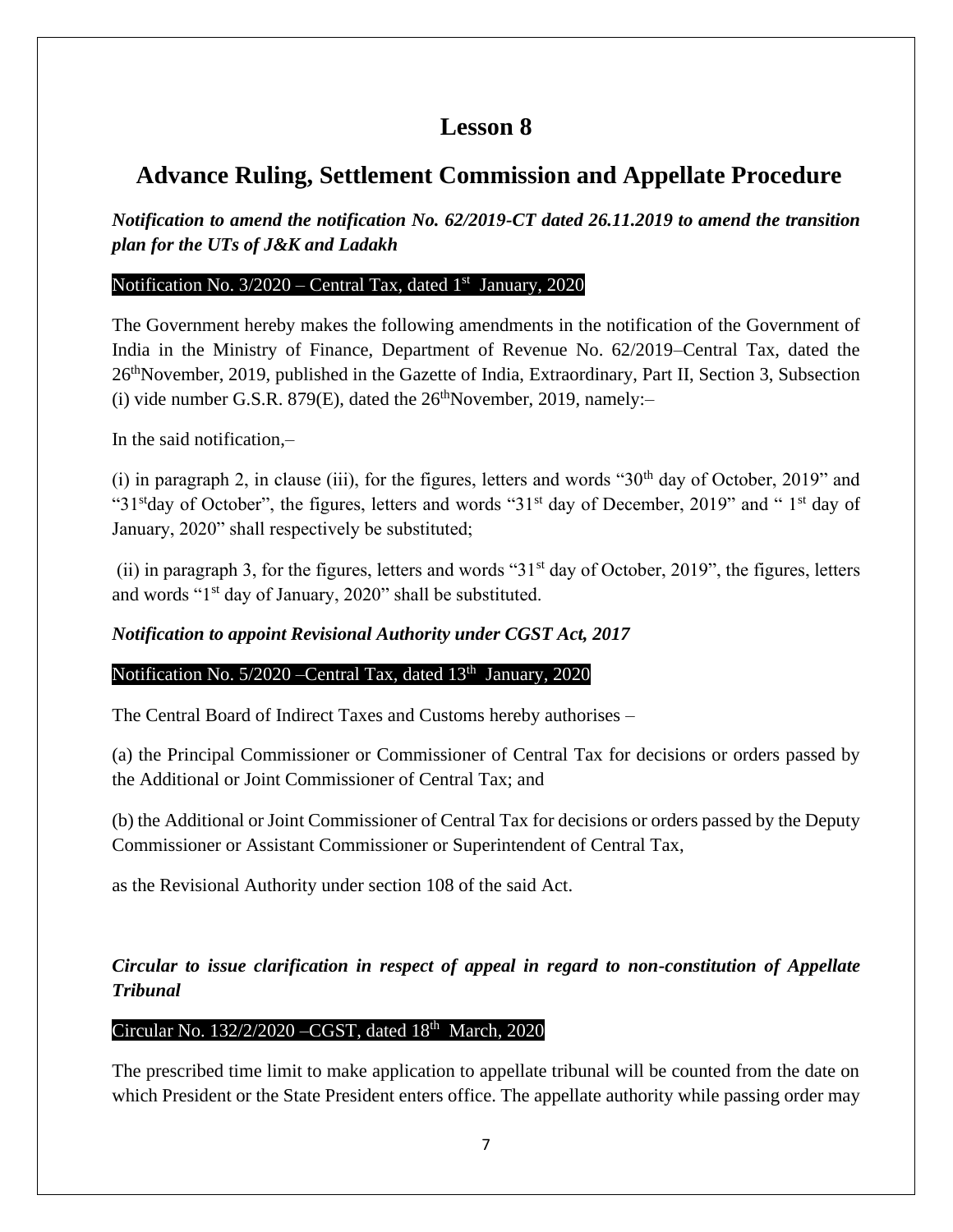mention in the preamble that appeal may be made to the appellate tribunal whenever it is constituted within three months from the President or the State President enters office. Accordingly, it is advised that the appellate authorities may dispose all pending appeals expeditiously without waiting for the constitution of the appellate tribunal.

*For further details please visit: [https://www.cbic.gov.in/resources//htdocs-cbec/gst/circular-cgst-](https://www.cbic.gov.in/resources/htdocs-cbec/gst/circular-cgst-132.pdf)[132.pdf](https://www.cbic.gov.in/resources/htdocs-cbec/gst/circular-cgst-132.pdf)*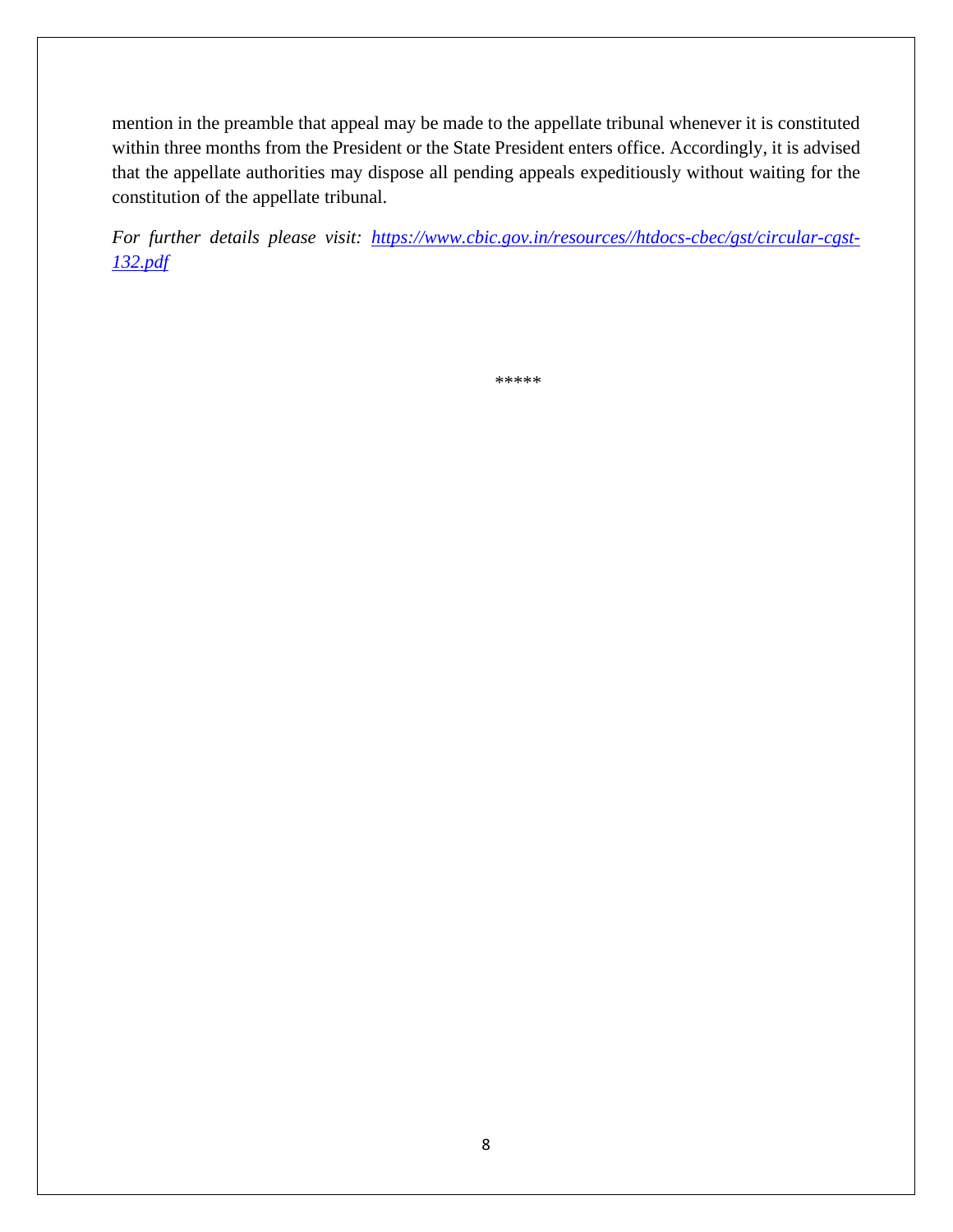## **Central Goods and Services Tax Law "CGST"**

*Notification to extend the one-time amnesty scheme to file all FORM GSTR-1 from July 2017 to November, 2019 till 17th January, 2020*

#### Notification No. 4/2020 – Central Tax, dated 10<sup>th</sup> January, 2020

The Central Government hereby makes the following further amendment in the notification of the Government of India in the Ministry of Finance, Department of Revenue No. 4/2018– Central Tax, dated the 23<sup>rd</sup> January, 2018, published in the Gazette of India, Extraordinary, Part II, Section 3, Subsection (i) vide number G.S.R. 53(E), dated the  $23<sup>rd</sup>$  January, 2018, namely:-

In the said notification, in the third proviso for the figures, letters and word "10<sup>th</sup> January 2020", the figures, letters and word " $17<sup>th</sup>$ January, 2020" shall be substituted.

### *Notification to extend the last date for furnishing of annual return/reconciliation statement in FORM GSTR-9/FORM GSTR-9C for the period from 01.07.2017 to 31.03.2018*

#### Notification No. 6/2020 – Central Tax, dated 3<sup>rd</sup> February, 2020

In exercise of the powers conferred by sub-section (1) of section 44 of the Central Goods and Services Tax Act, 2017 (12 of 2017), read with rule 80 of the Central Goods and Services Tax Rules, 2017, the Commissioner, hereby extends the time limit for furnishing of the annual return specified under section 44 of the said Act read with rule 80 of the said rules, electronically through the common portal, in respect of the period from the 1<sup>st</sup> July,2017 to the 31<sup>st</sup> March, 2018, for the class of registered persons.

*For further details please visit : [https://www.cbic.gov.in/resources//htdocs-cbec/gst/notfctn-06](https://www.cbic.gov.in/resources/htdocs-cbec/gst/notfctn-06-central-tax-english-2020.pdf) [central-tax-english-2020.pdf](https://www.cbic.gov.in/resources/htdocs-cbec/gst/notfctn-06-central-tax-english-2020.pdf)*

*Notification issued to prescribe due dates for filing of return in FORM GSTR-3B in a staggered manner*

#### Notification No. 7/2020 – Central Tax, dated 3<sup>rd</sup> February, 2020

The Commissioner hereby makes the following further amendment in the notification of the Government of India in the Ministry of Finance (Department of Revenue), No.44/2019 – Central Tax, dated the 09th October, 2019, published in the Gazette of India, Extraordinary, Part II, Section 3, Sub-section (i) vide number G.S.R.767 $(E)$ , dated the 09<sup>th</sup> October, 2019, namely:-

In the said notification, after the third proviso, the following provisos shall be inserted, namely:-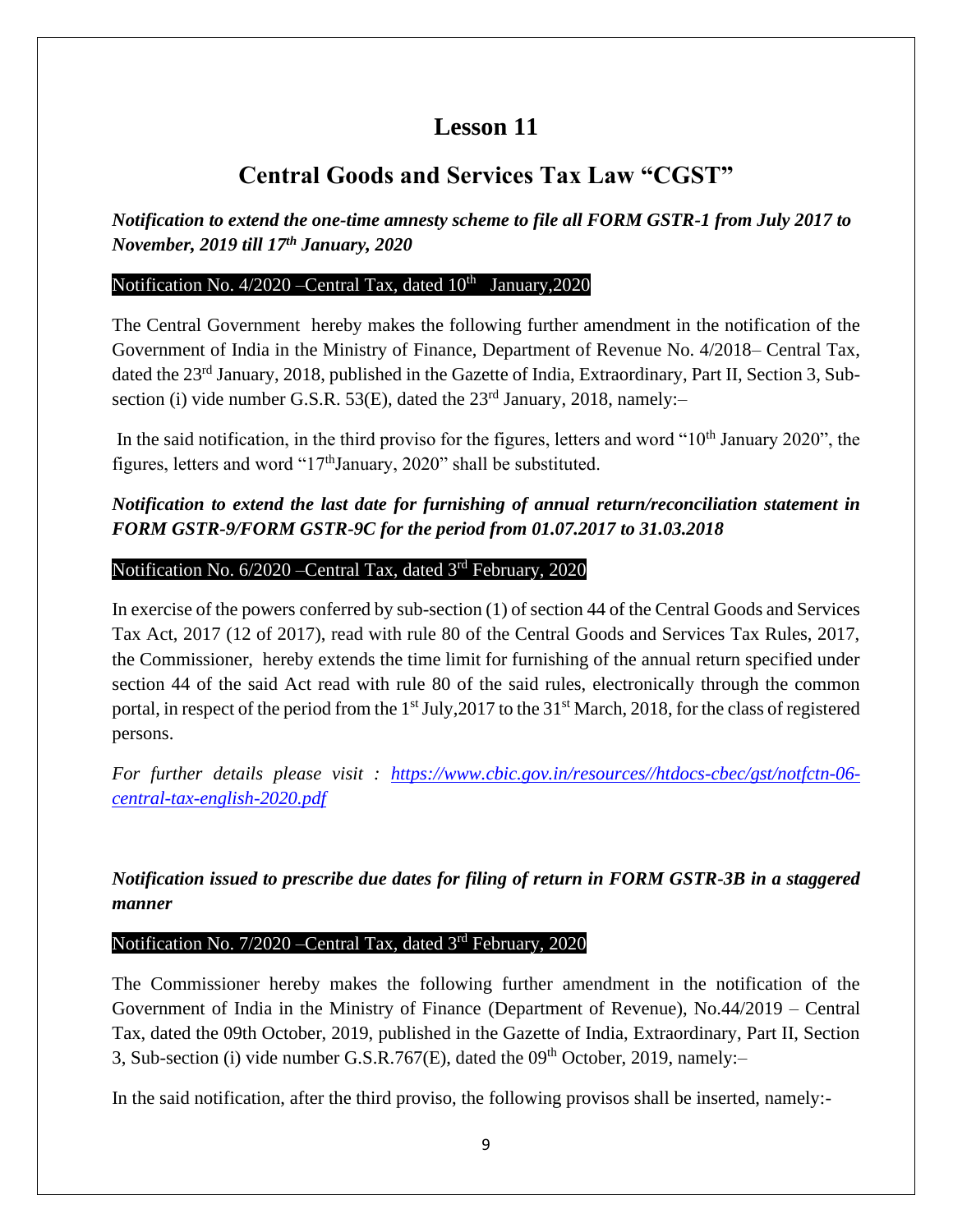"Provided also that the return in FORM GSTR-3B of the said rules for the months of January, 2020, February, 2020 and March, 2020 for taxpayers having an aggregate turnover of up to rupees five crore (Rs. 5 crore) in the previous financial year, whose principal place of business is in the States of Chhattisgarh, Madhya Pradesh, Gujarat, Maharashtra, Karnataka, Goa, Kerala, Tamil Nadu, Telangana or Andhra Pradesh or the Union territories of Daman and Diu and Dadra and Nagar Haveli, Puducherry, Andaman and Nicobar Islands and Lakshadweep shall be furnished electronically through the common portal, on or before the  $22<sup>nd</sup>$  February, 2020,  $22<sup>nd</sup>$  March, 2020, and  $22<sup>nd</sup>$  April, 2020, respectively.

Provided also that the return in FORM GSTR-3B of the said rules for the months of January, 2020, February, 2020 and March, 2020 for taxpayers having an aggregate turnover of up to rupees five Crore in the previous financial year, whose principal place of business is in the States of Himachal Pradesh, Punjab, Uttarakhand, Haryana, Rajasthan, Uttar Pradesh, Bihar, Sikkim, Arunachal Pradesh, Nagaland, Manipur, Mizoram, Tripura, Meghalaya, Assam, West Bengal, Jharkhand or Odisha or the Union territories of Jammu and Kashmir, Ladakh, Chandigarh and Delhi shall be furnished electronically through the common portal, on or before the 24th February, 2020, 24<sup>th</sup> March, 2020 and 24th April, 2020, respectively."

### *Notification to exempt foreign airlines from furnishing reconciliation Statement in FORM GSTR-9C*

#### Notification No. 9/2020 – Central Tax, dated 16<sup>th</sup> March, 2020

The foreign company which is an airlines company shall not be required to furnish reconciliation statement in FORM GSTR-9C to the Central Goods and Services Tax Rules, 2017 under subsection (2) of section 44 of the said Act read with sub-rule (3) of rule 80 of the said rules.

Provided that a statement of receipts and payments for the financial year in respect of its Indian Business operations, duly authenticated by a practicing Chartered Accountant in India or a firm or a Limited Liability Partnership (LLP) of practicing Chartered Accountants in India is submitted for each GSTIN by the 30<sup>th</sup>September of the year succeeding the financial year.

*For further details please visit: [https://www.cbic.gov.in/resources//htdocs-cbec/gst/notfctn-09](https://www.cbic.gov.in/resources/htdocs-cbec/gst/notfctn-09-central-tax-english-2020.pdf) [central-tax-english-2020.pdf](https://www.cbic.gov.in/resources/htdocs-cbec/gst/notfctn-09-central-tax-english-2020.pdf)*

*Notification to provide special procedure for corporate debtors undergoing the corporate insolvency resolution process under the Insolvency and Bankruptcy Code, 2016*

Notification No. 11/2020 – Central Tax, dated 21<sup>st</sup> March, 2020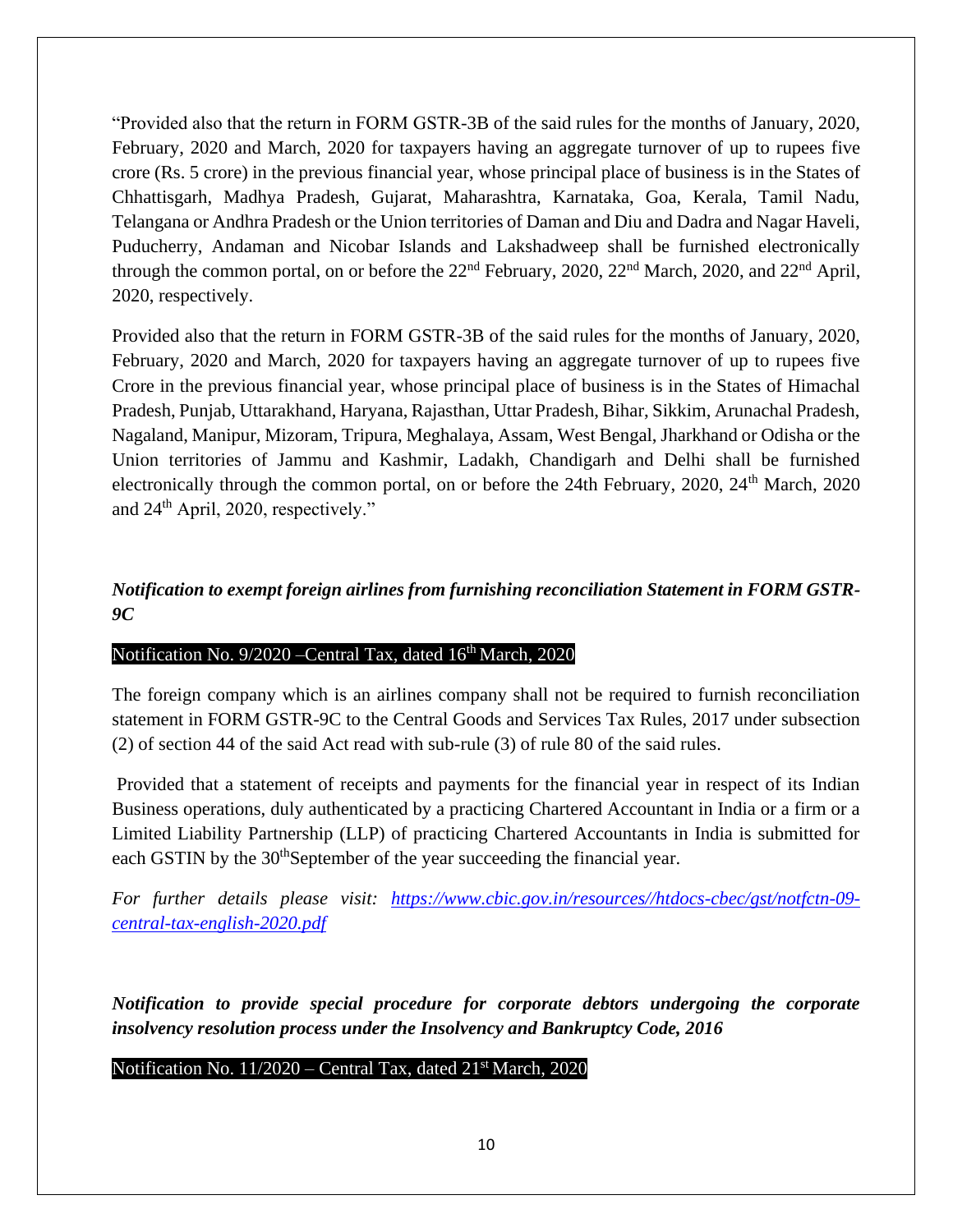The Government notified that those registered persons, who are corporate debtors under the provisions of the Insolvency and Bankruptcy Code, 2016 , undergoing the corporate insolvency resolution process and the management of whose affairs are being undertaken by Interim Resolution Professionals (IRP) or Resolution Professionals (RP), as the class of persons who shall follow the following special procedure, from the date of the appointment of the IRP/RP till the period they undergo the corporate Insolvency Resolution Process, as mentioned below.

**Registration-** The said class of persons shall, with effect from the date of appointment of IRP/RP, be treated as a distinct person of the corporate debtor, and shall be liable to take a new registration (hereinafter referred to as the new registration) in each of the States or Union territories where the corporate debtor was registered earlier, within thirty days of the appointment of the IRP/RP:

Provided that in cases where the IRP/RP has been appointed prior to the date of this notification, he shall take registration within thirty days from the commencement of this notification, with effect from date of his appointment as IRP/RP.

**Return-** The said class of persons shall, after obtaining registration file the first return under section 40 of the said Act, from the date on which he becomes liable to registration till the date on which registration has been granted.

**Input Tax Credit-**The said class of persons shall, in his first return, be eligible to avail input tax credit on invoices covering the supplies of goods or services or both, received since his appointment as IRP/RP but bearing the GSTIN of the erstwhile registered person, subject to the conditions of Chapter V of the said Act and the rules made there under, except the provisions of sub-section (4) of section 16 of the said Act and sub-rule (4) of rule 36 of the Central Goods and Service Tax Rules, 2017 (hereinafter referred to as the said rules).

*For more details please visit : [https://www.cbic.gov.in/resources//htdocs-cbec/gst/notfctn-11](https://www.cbic.gov.in/resources/htdocs-cbec/gst/notfctn-11-central-tax-english-2020.pdf;jsessionid=5F5EAD4C0161648F74159C2463955E6A) [central-tax-english-2020.pdf;jsessionid=5F5EAD4C0161648F74159C2463955E6A](https://www.cbic.gov.in/resources/htdocs-cbec/gst/notfctn-11-central-tax-english-2020.pdf;jsessionid=5F5EAD4C0161648F74159C2463955E6A)*

#### *Notification to make third amendment (2020) to CGST Rules*

#### Notification No.  $16/2020$  – Central Tax, dated  $23<sup>rd</sup>$  March, 2020

The Central Government hereby makes the following rules further to amend the Central Goods and Services Tax Rules, 2017, namely:-

1. (1) These rules may be called the Central Goods and Services Tax (Third Amendment) Rules, 2020.

(2) Save as otherwise provided in these rules, they shall come into force on the date of their publication in the Official Gazette.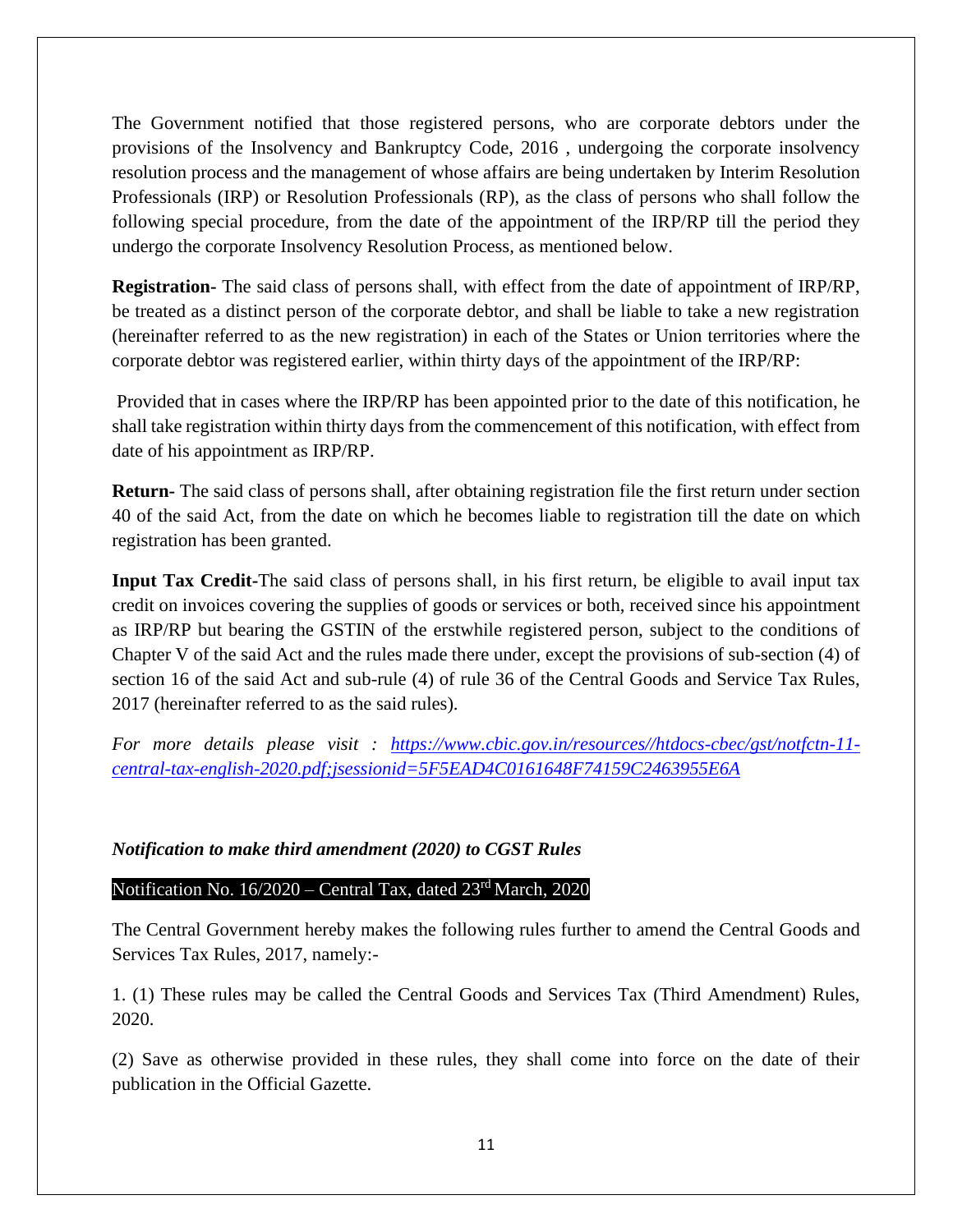2. In the Central Goods and Services Tax Rules, 2017 (hereinafter referred to as the said rules), in rule 8, after sub-rule (4), the following sub-rule shall be inserted, namely:-

"(4A) The applicant shall, while submitting an application under sub-rule (4), with effect from 01.04.2020, undergo authentication of Aadhaar number for grant of registration.".

3. In the said rules, in rule 9, in sub-rule (1), with effect from 01.04.2020, the following subrule shall be inserted, namely:-

"Provided that where a person, other than those notified under sub-section (6D) of section 25, fails to undergo authentication of Aadhaar number as specified in sub-rule (4A) of rule 8, then the registration shall be granted only after physical verification of the principle place of business in the presence of the said person, not later than sixty days from the date of application, in the manner provided under rule 25 and the provisions of sub-rule (5) shall not be applicable in such cases.".

*For more details please visit [:https://www.cbic.gov.in/resources//htdocs-cbec/gst/notfctn-16-central](https://www.cbic.gov.in/resources/htdocs-cbec/gst/notfctn-16-central-tax-english-2020.pdf)[tax-english-2020.pdf](https://www.cbic.gov.in/resources/htdocs-cbec/gst/notfctn-16-central-tax-english-2020.pdf)*

#### *Notification to specify the class of persons who shall be exempted from aadhaar authentication*

### Notification No. 17/2020 – Central Tax, dated 23rd March, 2020

The Central Government, on the recommendations of the Council, hereby notifies that the provisions of sub-section (6B) or subsection (6C) of the said Act shall not apply to a person who is not a citizen of India or to a class of persons other than the following class of persons, namely:–

- (a) Individual;
- (b) authorised signatory of all types;
- (c) Managing and Authorised partner; and
- (d) Karta of a Hindu Undivided Family(HUF).
- 2. This notification shall come into effect from the  $1<sup>st</sup>$  day of April 2020.

#### *Circular on Clarification on refund related issues*

#### Circular No. 135/2/2020 –CGST, dated 31st March, 2020

The applicant, at his option, may file a refund claim for a tax period or by clubbing successive tax periods. The period for which refund claim has been filed, however, cannot spread across different financial years. Registered persons having aggregate turnover of up to Rs.1.5 crore in the preceding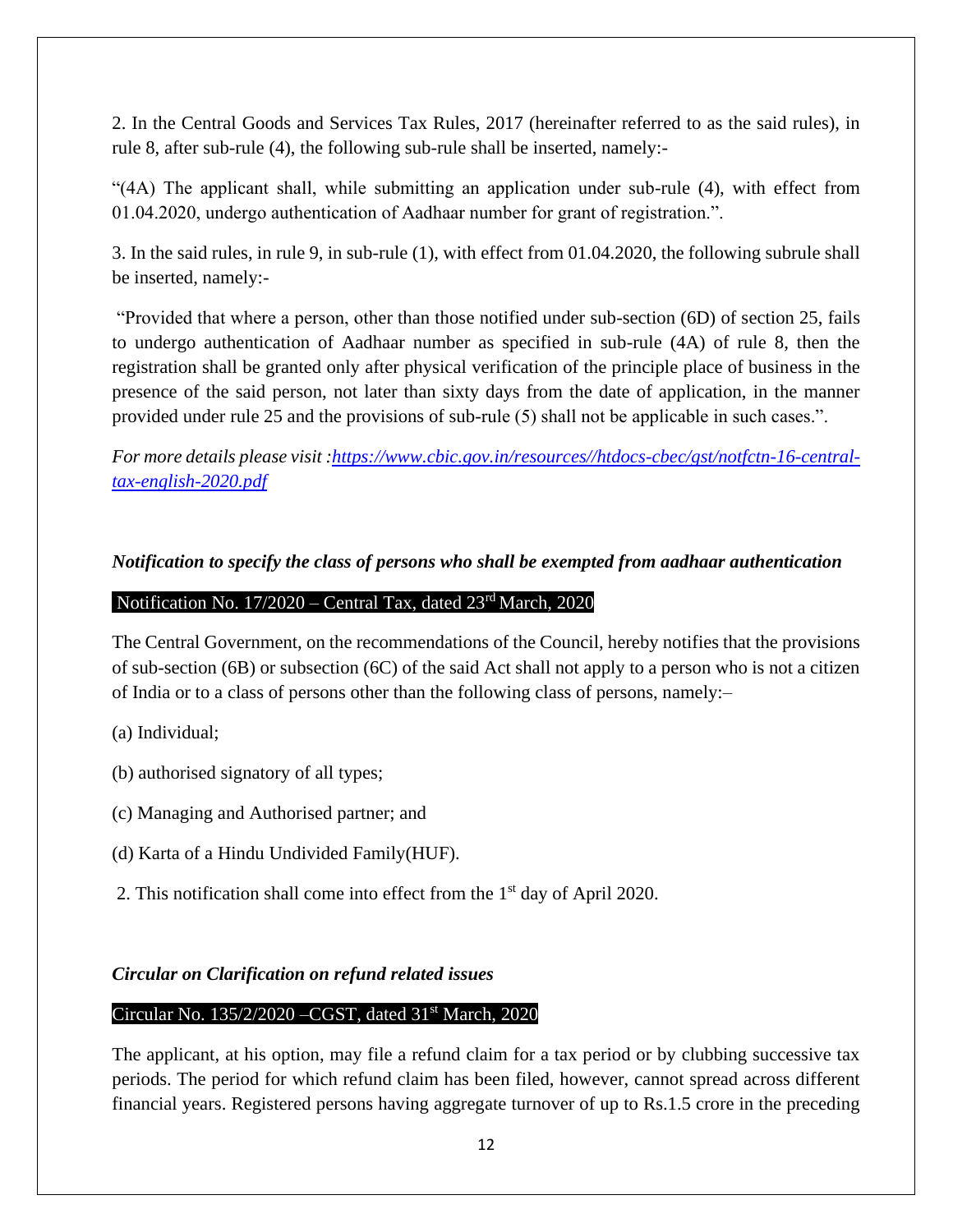financial year or the current financial year opting to file FORM GSTR-1 on quarterly basis, can only apply for refund on a quarterly basis or clubbing successive quarters as aforesaid. However, refund claims under categories listed at (a), (c) and (e) in para 3 above must be filed by the applicant chronologically. This means that an applicant, after submitting a refund application under any of these categories for a certain period, shall not be subsequently allowed to file a refund claim under the same category for any previous period. This principle / limitation, however, shall not apply in cases where a fresh application is being filed pursuant to a deficiency memo having been issued earlier.

It has been decided to remove the restriction on clubbing of tax periods across Financial Years. Accordingly, circular No. 125/44/2019-GST dated 18.11.2019 stands modified to that extent i.e. the restriction on bunching of refund claims across financial years shall not apply

*For more details please visit: [https://www.cbic.gov.in/resources//htdocs](https://www.cbic.gov.in/resources/htdocs-cbec/gst/Circular_Refund_135_5_2020.pdf;jsessionid=C6FFA7350834970CB5BE787BEC8791C1)[cbec/gst/Circular\\_Refund\\_135\\_5\\_2020.pdf;jsessionid=C6FFA7350834970CB5BE787BEC8791C1](https://www.cbic.gov.in/resources/htdocs-cbec/gst/Circular_Refund_135_5_2020.pdf;jsessionid=C6FFA7350834970CB5BE787BEC8791C1)*

### *Notification to give effect to the provisions of rule 87 (13) and FORM GST PMT-09 of the CGST Rules, 2017*

#### Notification No.  $37/2020$  – Central Tax, dated  $28<sup>th</sup>$  April, 2020

In exercise of the powers conferred by section 164 of the Central Goods and Services Tax Act, 2017 (12 of 2017) read with clause (c) of rule 9 and rule 25 of the Central Goods and Services Tax (Fourth Amendment) Rules, 2019 (hereinafter referred to as the rules), made vide notification No. 31/2019 – Central Tax, dated the 28th June, 2019, published in the Gazette of India, Extraordinary, Part II, Section 3, Sub-section (i), vide number G.S.R 457(E), dated the 28th June, 2019, the Government, hereby appoints the 21st day of April, 2020, as the date from which the said provisions of the rules, shall come into force.

#### *Notification to make fifth amendment (2020) to CGST Rules*

#### Notification No.  $38/2020$  – Central Tax, dated  $5<sup>th</sup>$  May, 2020

The Central Government, hereby makes the following rules further to amend the Central Goods and Services Tax Rules, 2017, namely: -

1. (1) These rules may be called the Central Goods and Services Tax (Fifth Amendment) Rules, 2020.

(2) Save as otherwise provided, they shall come into force on the date of their publication in the Official Gazette.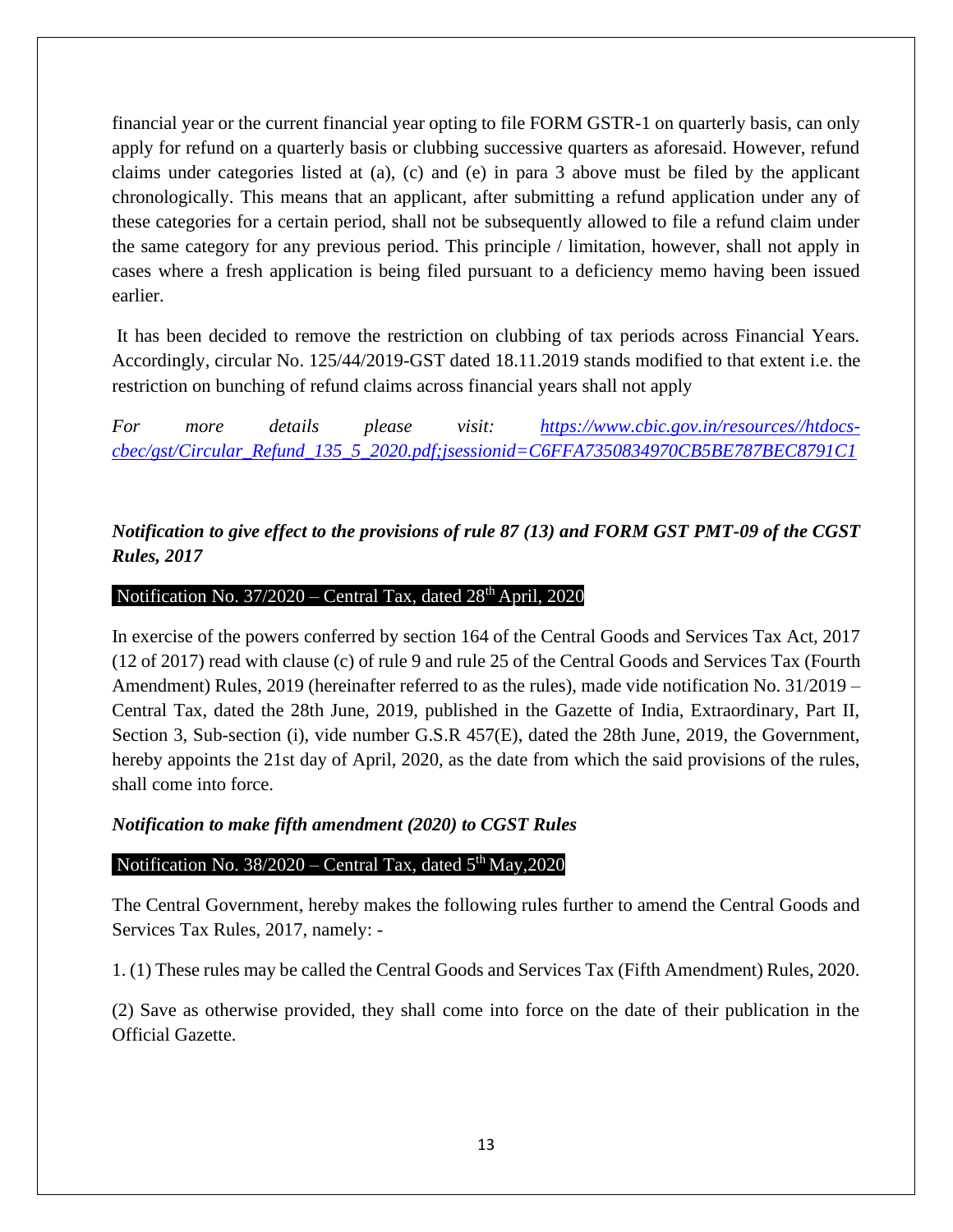2. In the Central Goods and Services Tax Rules, 2017 (hereinafter referred to as the said rules), with effect from the  $21<sup>st</sup>$ April, 2020, in rule 26 in sub-rule (1), after the proviso, following proviso shall be inserted, namely: -

"Provided further that a registered person registered under the provisions of the Companies Act, 2013 (18 of 2013) shall, during the period from the 21st day of April, 2020 to the 30th day of June, 2020, also be allowed to furnish the return under section 39 in **FORM GSTR3B** verified through electronic verification code (EVC).".

*For more details please visit: [https://www.cbic.gov.in/resources//htdocs-cbec/gst/notfctn-38](https://www.cbic.gov.in/resources/htdocs-cbec/gst/notfctn-38-central-tax-english-2020.pdf;jsessionid=5573A2DBB4031A82705734141A3706C1) [central-tax-english-2020.pdf;jsessionid=5573A2DBB4031A82705734141A3706C1](https://www.cbic.gov.in/resources/htdocs-cbec/gst/notfctn-38-central-tax-english-2020.pdf;jsessionid=5573A2DBB4031A82705734141A3706C1)*

*Notification to make amendments to special procedure for corporate debtors undergoing the corporate insolvency resolution process under the Insolvency and Bankruptcy Code, 2016*

#### Notification No.  $39/2020$  – Central Tax, dated  $5<sup>th</sup>$  May, 2020

The Government, hereby makes the following amendments in the notification of the Government of India in the Ministry of Finance (Department of Revenue), No.11/2020- Central Tax, dated the 21st March, 2020, published in the Gazette of India, Extraordinary, Part II, Section 3, Sub-section (i), vide number G.S.R. 194(E), dated the 21st March, 2020, namely:-

In the said notification

(i) in the first paragraph, the following proviso shall be inserted, namely: - "Provided that the said class of persons shall not include those corporate debtors who have furnished the statements under section 37 and the returns under section 39 of the said Act for all the tax periods prior to the appointment of IRP/RP.";

(ii) for the paragraph 2, with effect from the 21stMarch, 2020, the following paragraph shall be substituted, namely: -

**"2. Registration.-** The said class of persons shall, with effect from the date of appointment of IRP / RP, be treated as a distinct person of the corporate debtor, and shall be liable to take a new registration (hereinafter referred to as the new registration)in each of the States or Union territories where the corporate debtor was registered earlier, within thirty days of the appointment of the IRP/RP or by 30th June, 2020, whichever is later:.".

*Notification to bring into force Section 128 of Finance Act, 2020 in order to bring amendment in Section 140 of CGST Act w.e.f. 01.07.2017*

Notification No.  $43/2020$  - Central Tax, dated  $16<sup>th</sup>$  May, 2020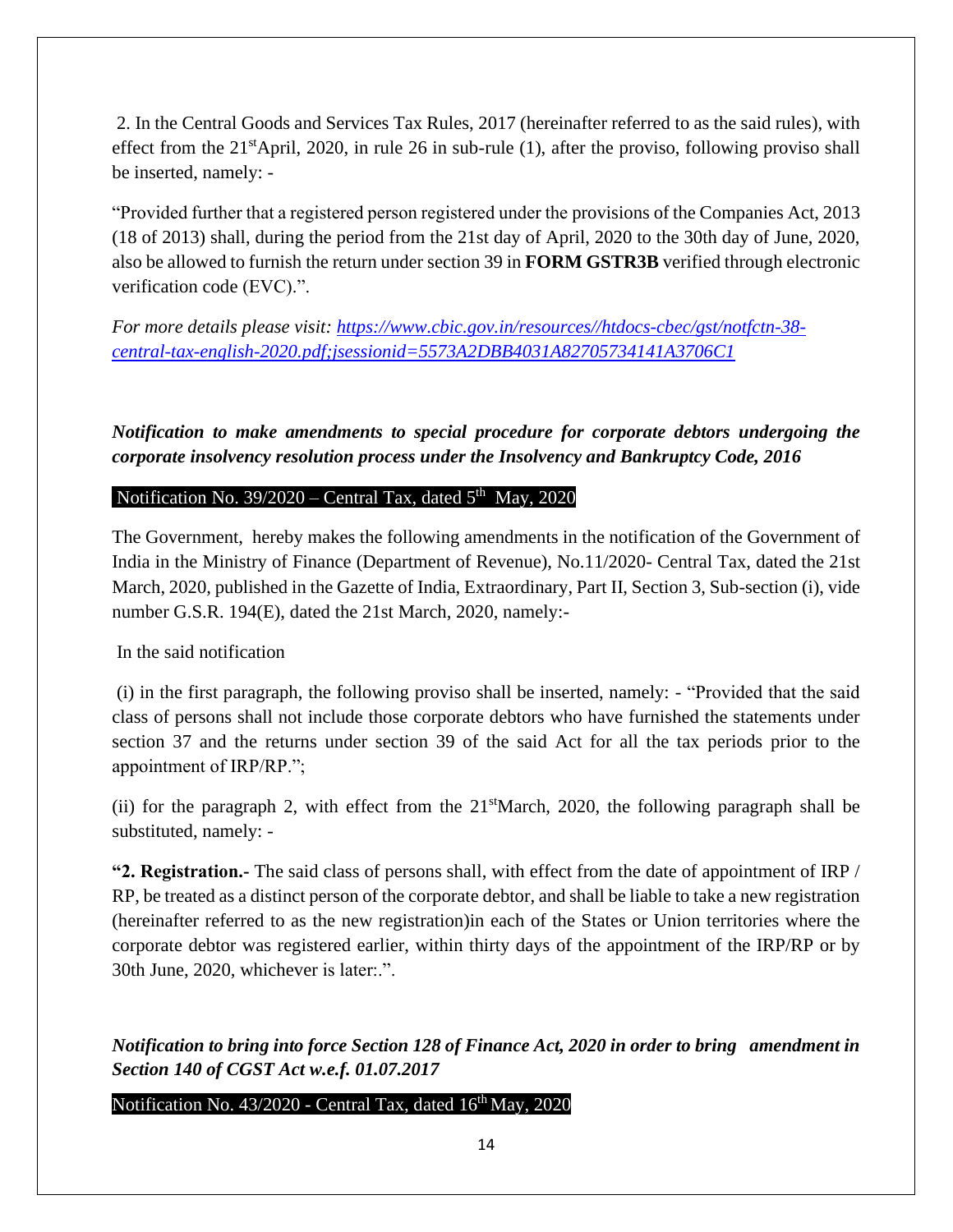The Central Government has appointed the 18th day of May, 2020, as the date on which the provisions of section 128 of the said Act, shall come into force.

*For more details please visit: [https://www.cbic.gov.in/resources//htdocs-cbec/gst/notfctn-43-central](https://www.cbic.gov.in/resources/htdocs-cbec/gst/notfctn-43-central-tax-english-2020.pdf;jsessionid=90CD25E17F2F8C67EDDF6385EEF8949E)[tax-english-2020.pdf;jsessionid=90CD25E17F2F8C67EDDF6385EEF8949E](https://www.cbic.gov.in/resources/htdocs-cbec/gst/notfctn-43-central-tax-english-2020.pdf;jsessionid=90CD25E17F2F8C67EDDF6385EEF8949E)*

### *Notification to give effect to the provisions of Rule 67A for furnishing a nil return in FORM GSTR-3B by SMS*

#### Notification No. 44/2020 - Central Tax, dated 8<sup>th</sup> June, 2020

In exercise of the powers conferred by section 164 of the Central Goods and Services Tax Act, 2017 (12 of 2017) read with rule 3 of the Central Goods and Services Tax (Fifth Amendment) Rules, 2020 (hereinafter referred to as the rules), made vide notification No. 38/2020 – Central Tax, dated the 5<sup>th</sup>May, 2020, published in the Gazette of India, Extraordinary, Part II, Section 3, Sub-section (i), vide number G.S.R 272(E), dated the  $5<sup>th</sup>$  May, 2020, the Government, hereby appoints the  $8<sup>th</sup>$ day of June, 2020, as the date from which the said provisions of the rules, shall come into force

#### *Circular on Clarification on refund related issues*

#### Circular No. 139/09/2020 – CGST, dated  $10<sup>th</sup>$  June, 2020

The issue relating to refund of accumulated ITC in respect of invoices whose details are not reflected in the FORM GSTR-2A of the applicant has been clarified by the Government. In order to clarify Refund related issues and to ensure uniformity in the implementation of the provisions of law in this regard across the field formations, the Board, in exercise of its powers conferred by section 168 (1) of the Central Goods and Services Tax Act, 2017, hereby clarifies the issues detailed hereunder:

Circular No.135/05/2020 – GST dated the  $31<sup>st</sup>March$ , 2020 states that:

"5. Guidelines for refunds of Input Tax Credit under Section 54(3)

5.1 In terms of para 36 of circular No. 125/44/2019-GST dated 18.11.2019, the refund of ITC availed in respect of invoices not reflected in FORM GSTR-2A was also admissible and copies of such invoices were required to be uploaded. However, in wake of insertion of sub-rule (4) to rule 36 of the CGST Rules, 2017 vide notification No. 49/2019-GST dated 09.10.2019, various references have been received from the field formations regarding admissibility of refund of the ITC availed on the invoices which are not reflecting in the FORM GSTR-2A of the applicant.

5.2 The matter has been examined and it has been decided that the refund of accumulated ITC shall be restricted to the ITC as per those invoices, the details of which are uploaded by the supplier in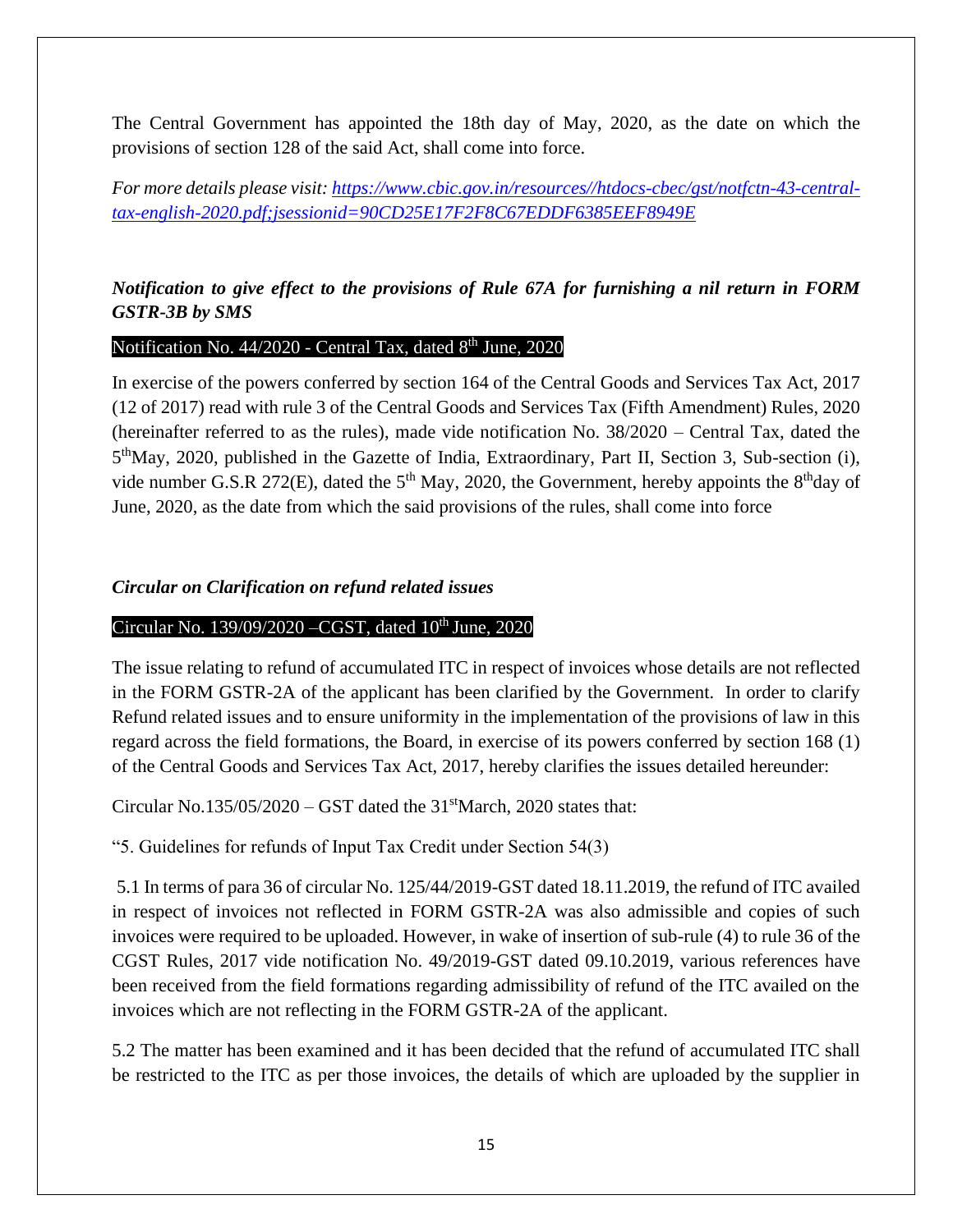FORM GSTR-1 and are reflected in the FORM GSTR-2A of the applicant. Accordingly, para 36 of the circular No. 125/44/2019-GST, dated 18.11.2019 stands modified to that extent."

*For more details please visit: [https://www.cbic.gov.in/resources//htdocs](https://www.cbic.gov.in/resources/htdocs-cbec/gst/Circular_Refund_139_9_2020.pdf;jsessionid=8179FA92B7B4115F0230D1A3CCFE0748)[cbec/gst/Circular\\_Refund\\_139\\_9\\_2020.pdf;jsessionid=8179FA92B7B4115F0230D1A3CCFE0748](https://www.cbic.gov.in/resources/htdocs-cbec/gst/Circular_Refund_139_9_2020.pdf;jsessionid=8179FA92B7B4115F0230D1A3CCFE0748)*

#### *Circular on Clarification in respect of levy of GST on Director's Remuneration*

#### Circular No.  $140/09/2020$  –CGST, dated  $10<sup>th</sup>$  June, 2020

Doubts have been raised as to whether the remuneration paid by companies to their directors falls under the ambit of entry in Schedule III of the Central Goods and Services Tax Act, 2017 i.e. "services by an employee to the employer in the course of or in relation to his employment" or whether the same are liable to be taxed in terms of notification No. 13/2017 – Central Tax (Rate) dated 28.06.2017 (entry no.6).

The issue of remuneration to directors has been examined under following two different categories:

(i) leviability of GST on remuneration paid by companies to the independent directors defined in terms of section 149(6) of the Companies Act, 2013 or those directors who are not the employees of the said company; and

(ii) leviability of GST on remuneration paid by companies to the whole-time directors including managing director who are employees of the said company.

In order to ensure uniformity in the implementation of the provisions of the law across the field formations, the Board, in exercise of its powers conferred under section 168(1) of the CGST Act hereby clarifies the issue as below:

### **Leviability of GST on remuneration paid by companies to the independent directors or those directors who are not the employee of the said company**

The primary issue to be decided is whether or not a 'Director' is an employee of the company. In this regard, from the perusal of the relevant provisions of the Companies Act, 2013, it can be inferred that:

a. the definition of a whole time-director under section 2(94) of the Companies Act, 2013 is an inclusive definition, and thus he **may be a person who is not an employee** of the company.

b. the definition of ' independent directors' under section 149(6) of the Companies Act, 2013, read with Rule 12 of Companies (Share Capital and Debentures) Rules, 2014 makes it amply clear that **such director should not have been an employee** or proprietor or a partner of the said company, in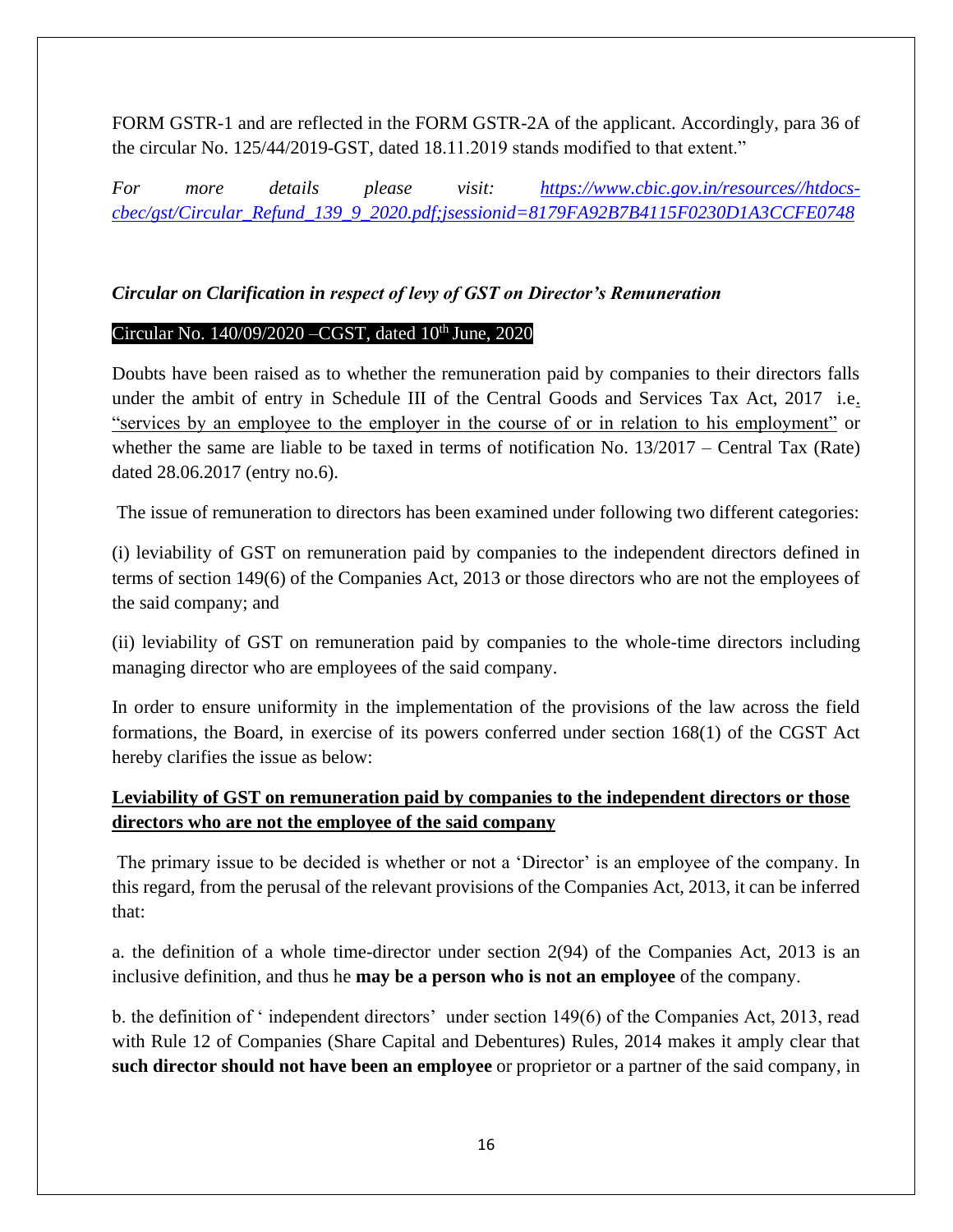any of the three financial years immediately preceding the financial year in which he is proposed to be appointed in the said company.

*For more details please visit:*[https://www.cbic.gov.in/resources//htdocs](https://www.cbic.gov.in/resources/htdocs-cbec/gst/Circular_%20Refund_%20140_10_2020.pdf;jsessionid=2DF7A1B0A1663CF0373C5B2D3E366654)[cbec/gst/Circular\\_Refund\\_140\\_10\\_2020.pdf;jsessionid=2DF7A1B0A1663CF0373C5B2D3E36665](https://www.cbic.gov.in/resources/htdocs-cbec/gst/Circular_%20Refund_%20140_10_2020.pdf;jsessionid=2DF7A1B0A1663CF0373C5B2D3E366654) [4](https://www.cbic.gov.in/resources/htdocs-cbec/gst/Circular_%20Refund_%20140_10_2020.pdf;jsessionid=2DF7A1B0A1663CF0373C5B2D3E366654)

### *Notification to make sixth amendment (2020) to CGST Rules*

### Notification No. 48/2020 - Central Tax, dated 19<sup>th</sup> June, 2020

A registered person registered under the provisions of the Companies Act, 2013 shall, during the period from the 21st day of April, 2020 to the 30th day of September, 2020, be allowed to furnish the return under section 39 in FORM GSTR-3B verified through electronic verification code (EVC).

*For more details please visit: [https://www.cbic.gov.in/resources//htdocs-cbec/gst/notfctn-48-central](https://www.cbic.gov.in/resources/htdocs-cbec/gst/notfctn-48-central-tax-english-2020.pdf;jsessionid=9C7F85B5A002A4363DB2470E3DA1090C)[tax-english-2020.pdf;jsessionid=9C7F85B5A002A4363DB2470E3DA1090C](https://www.cbic.gov.in/resources/htdocs-cbec/gst/notfctn-48-central-tax-english-2020.pdf;jsessionid=9C7F85B5A002A4363DB2470E3DA1090C)*

### *Notification to make seventh amendment (2020) to CGST Rules*

#### Notification No. 50/2020 - Central Tax, dated 24<sup>th</sup>June, 2020

In the Central Goods and Services Tax Rules, 2017, in rule 7, for the Table, the following Table shall be substituted, namely:-

| SI.<br>No.       | Section<br>under<br>which composition         | Category of registered persons                                                                          | <b>Rate of tax</b>                                                                                                                  |
|------------------|-----------------------------------------------|---------------------------------------------------------------------------------------------------------|-------------------------------------------------------------------------------------------------------------------------------------|
|                  | levy is opted                                 |                                                                                                         |                                                                                                                                     |
| (1)              | (1A)                                          | (2)                                                                                                     | (3)                                                                                                                                 |
| 1.               | Sub-sections $(1)$ and<br>$(2)$ of section 10 | Manufacturers,<br>other<br>than<br>manufacturers of such goods as may<br>be notified by the Government  | half per cent. of the<br>turnover in the State<br>or Union territory                                                                |
| $\overline{2}$ . | Sub-sections $(1)$ and<br>$(2)$ of section 10 | Suppliers making supplies referred<br>to in clause (b) of paragraph 6 of<br>Schedule II                 | two and a half per<br>cent. of the turnover<br>in the State or Union<br>territory                                                   |
| 3.               | Sub-sections $(1)$ and<br>$(2)$ of section 10 | Any other supplier eligible for<br>composition levy under sub-sections<br>$(1)$ and $(2)$ of section 10 | half per cent. of the<br>turnover of taxable<br>supplies of goods<br>and services in the<br>State<br>Union<br>$\alpha$<br>territory |

#### **Table**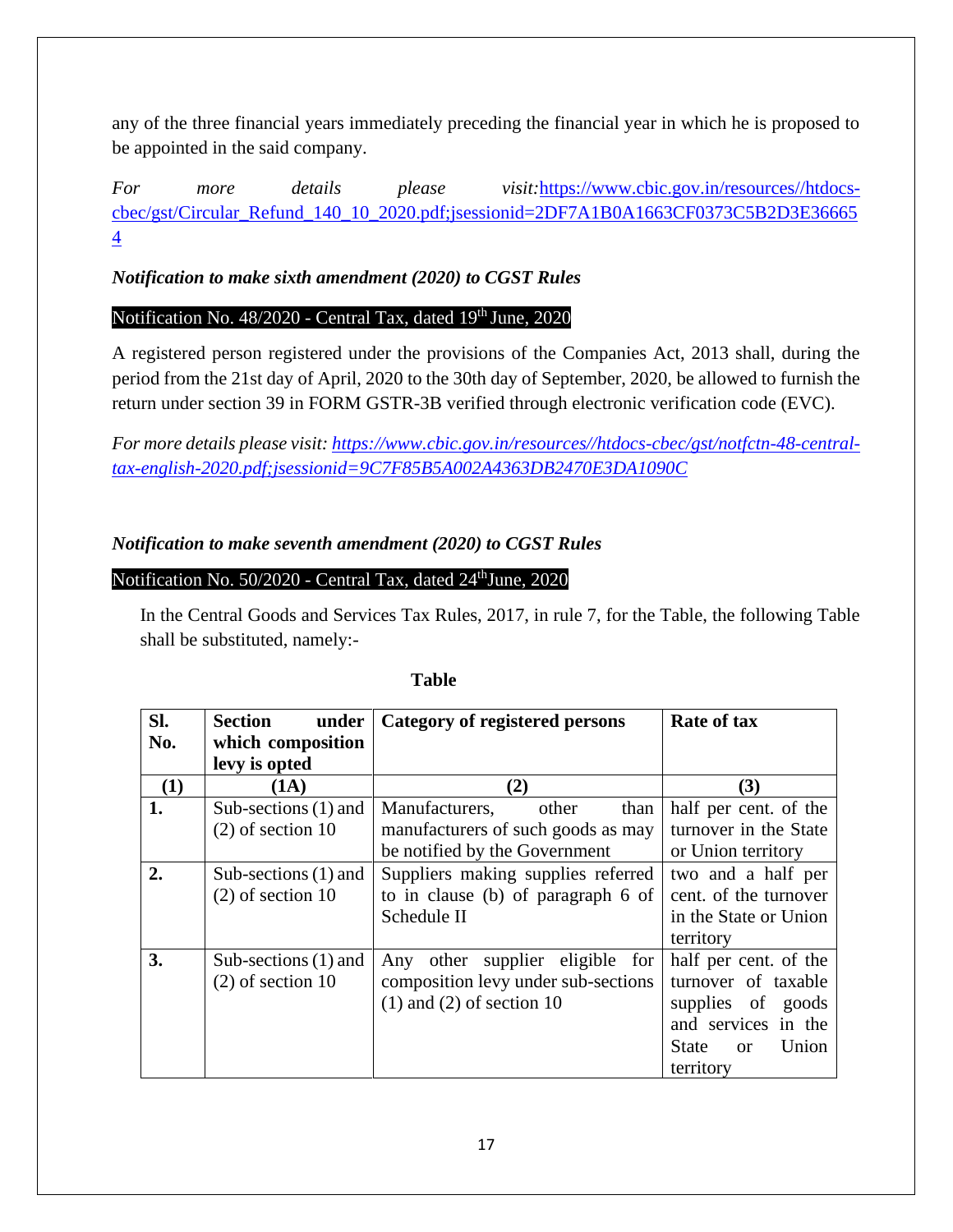| 4. |            | Sub-section (2A) of Registered persons not eligible three per cent. of the |                |
|----|------------|----------------------------------------------------------------------------|----------------|
|    | section 10 | under the composition levy under urnover of taxable                        |                |
|    |            | subsections (1) and (2), but eligible supplies of goods                    |                |
|    |            | to opt to pay tax under sub-section $\vert$ and services in the            |                |
|    |            | $(2A)$ , of section 10                                                     | State or Union |
|    |            |                                                                            | territory.".   |

*For more details please visit: [https://www.cbic.gov.in/resources//htdocs-cbec/gst/notfctn-50-central](https://www.cbic.gov.in/resources/htdocs-cbec/gst/notfctn-50-central-tax-english-2020.pdf)[tax-english-2020.pdf](https://www.cbic.gov.in/resources/htdocs-cbec/gst/notfctn-50-central-tax-english-2020.pdf)*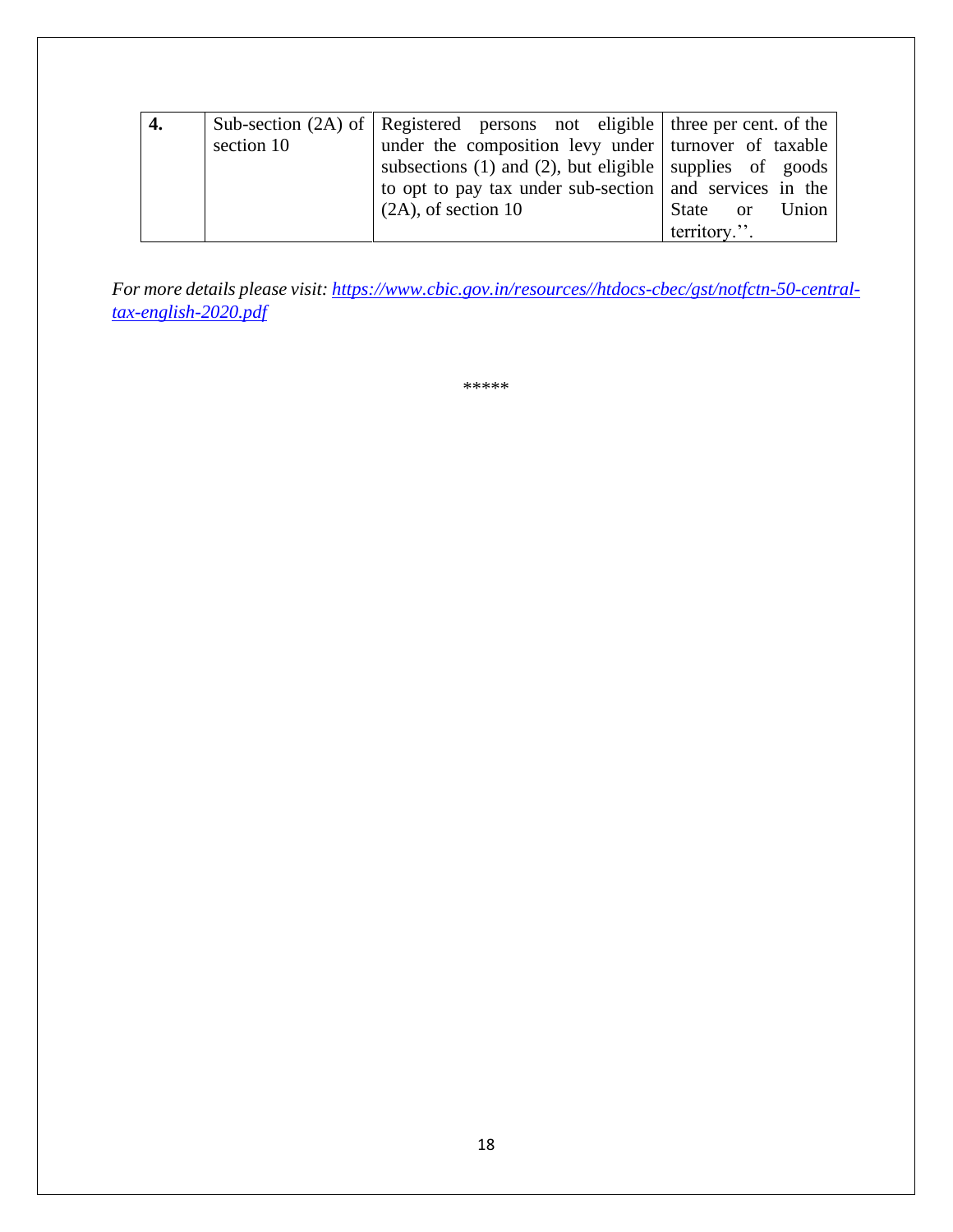## *Integrated Goods and Services Tax Act, 2017*

*Notification to bring into force certain provisions of the Finance (No. 2) Act, 2019 to amend the IGST Act, 2017*

#### Notification No. 1/2020 - Integrated Tax, dated 1<sup>st</sup> January, 2020

In exercise of the powers conferred by sub-section (2) of section 1 of the Finance (No. 2) Act, 2019 (23 of 2019), the Central Government hereby appoints the  $1<sup>st</sup>$  day of January, 2020, as the date on which the provisions of section 114 of the Finance (No. 2) Act, 2019 (23 of 2019) shall come into force.

 $*******$